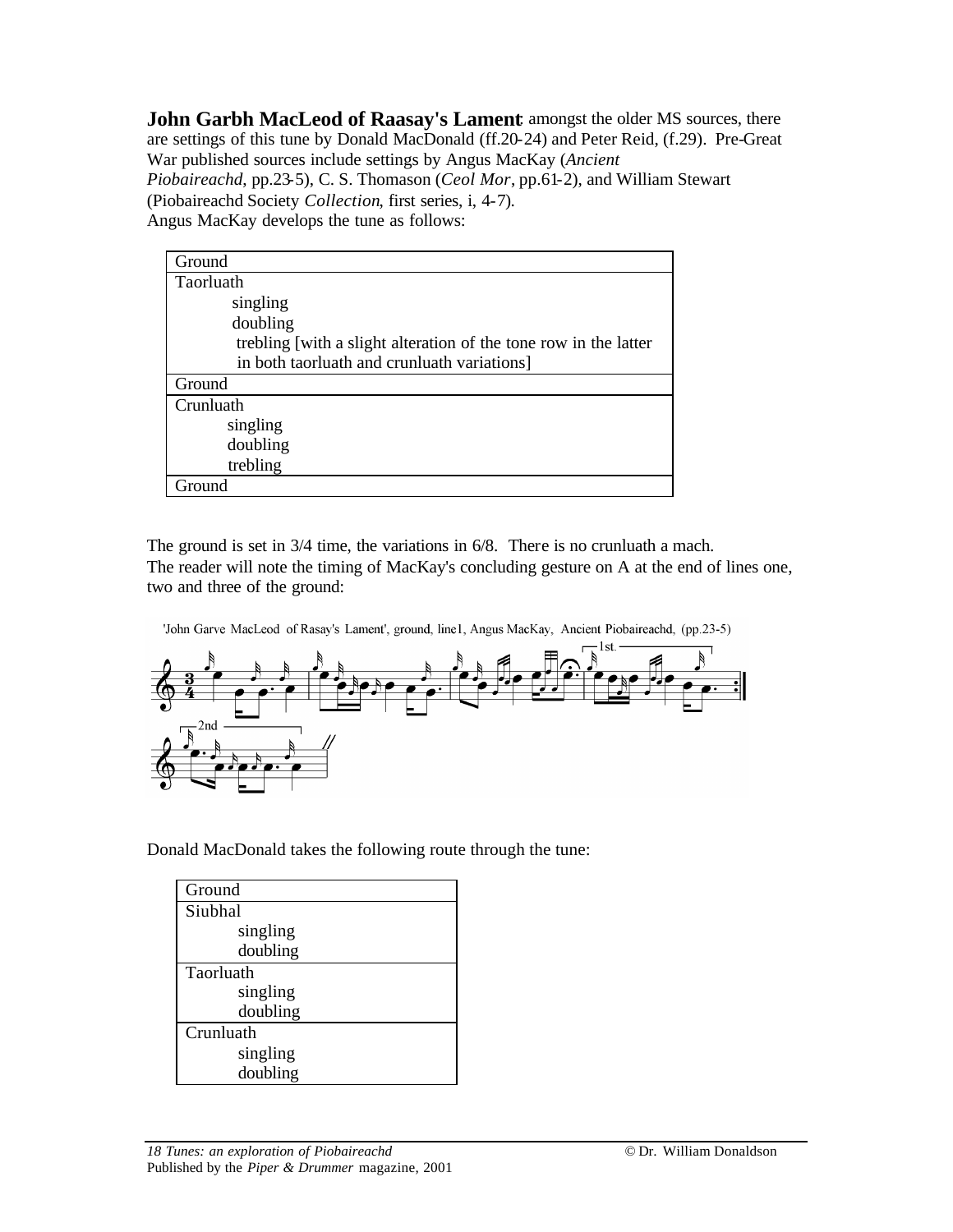## No crunluath a mach is indicated

Just as in the third edition of MacKay's *Ancient Piobaireachd* used above, MacDonald indicates that line one of the ground should be repeated, and likewise throughout the later variations. One interesting feature of MacDonald's ground is his timing of the echo beats, which follow a uniform semiquaver/semiquaver/quaver pattern throughout, including the introductory/concluding gesture on A:



'John Garve MacLeod of Rasay's Lament', ground, Donald MacDonald's MS, (ff.20-24)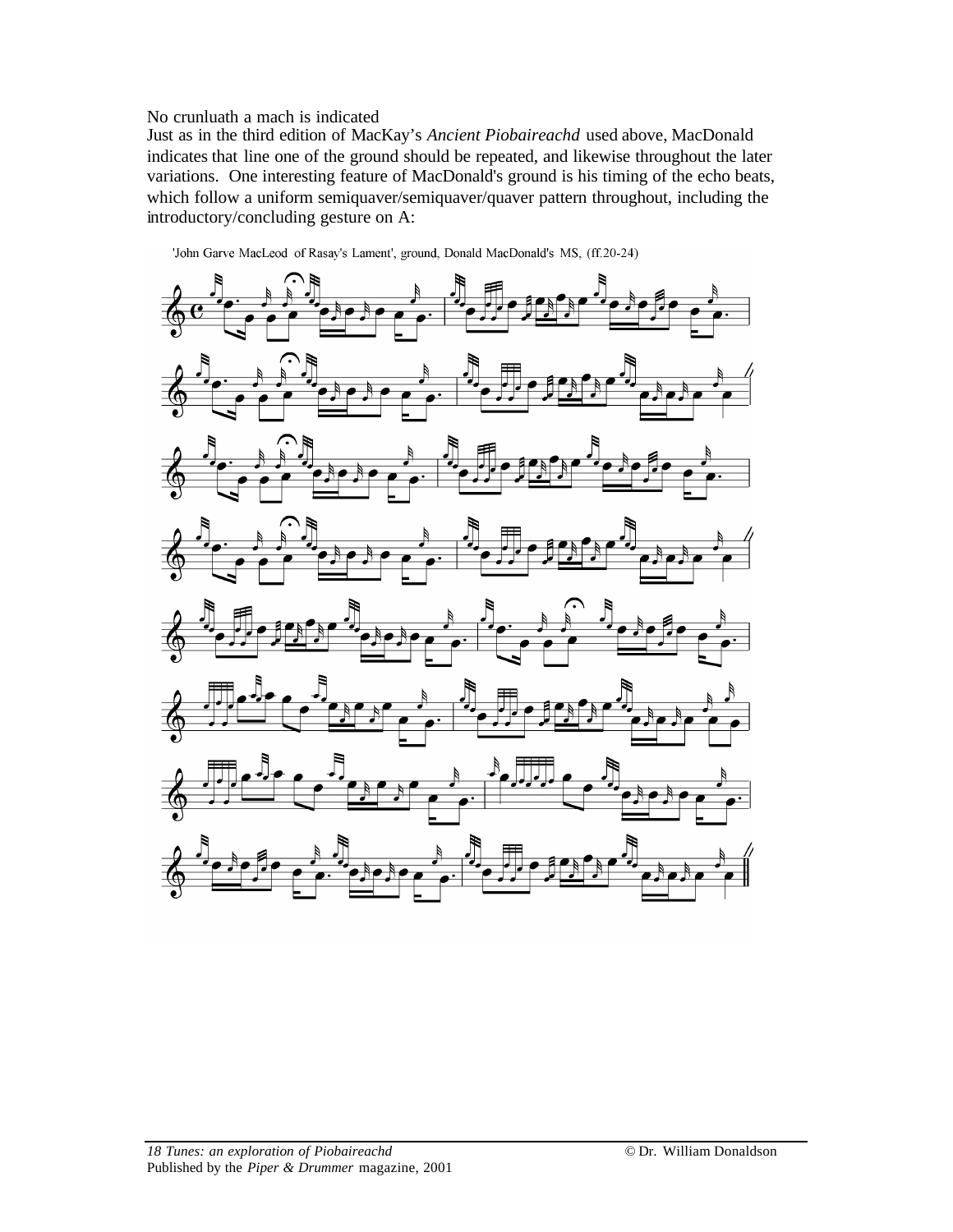



Each variation (singling and doubling) begins, as usual in MacDonald, with a GED introductory movement. MacDonald sets the ground and siubhal in common time, moving to 6/8 for the taorluath and crunluath variations.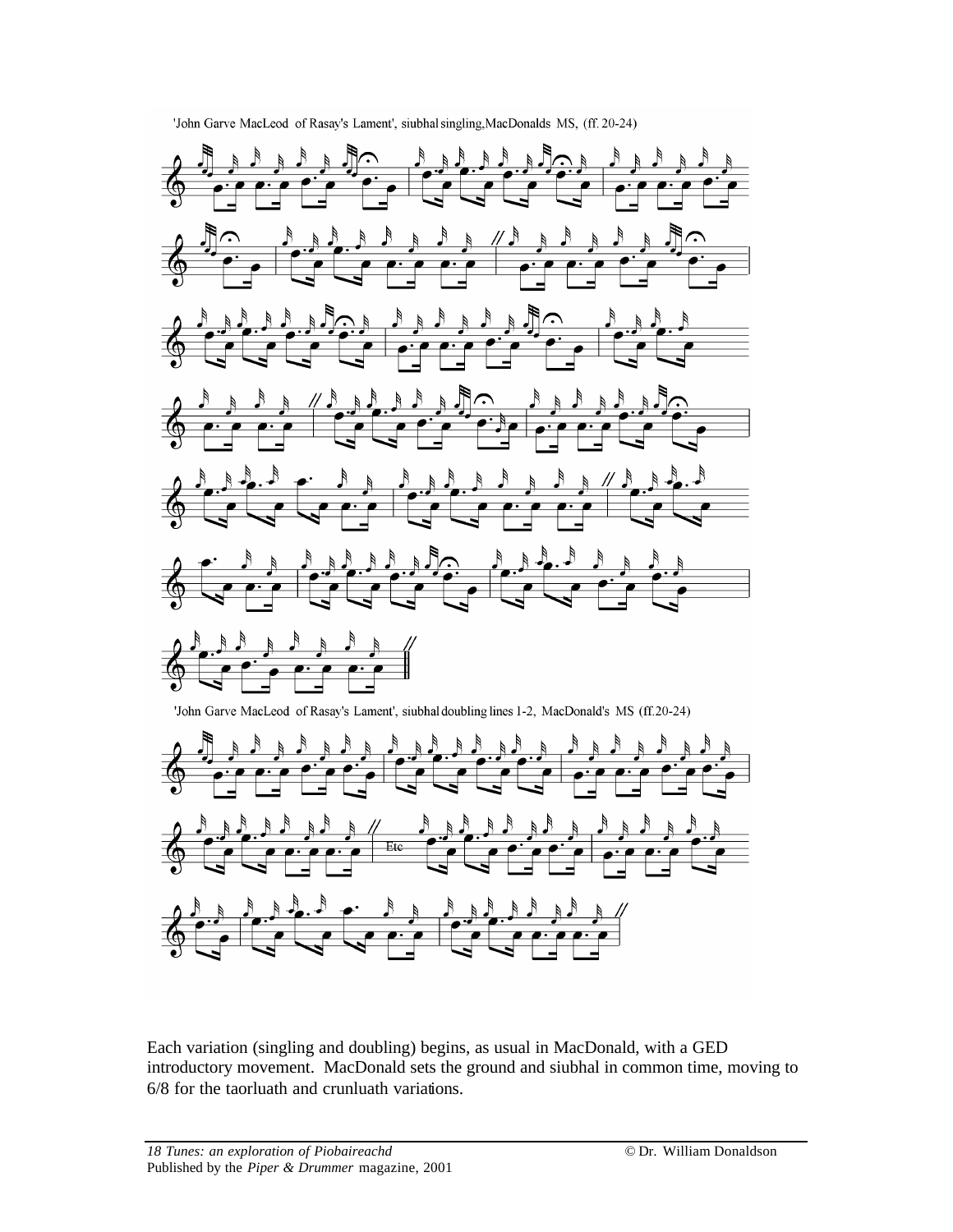In Peter Reid's setting, the reader will note the interesting difference in pointing the echo beats from MacDonald's style:



'MacLeod of Rasays Lament', ground, Peter Reid's MS (f.29)

Reid also develops the ground (which he marks 'slow') interestingly differently from MacKay and MacDonald, in a siubhal possessing a number of attractive features, but which would nowadays at least be considered irregular, having 27 bars in both singling and doubling: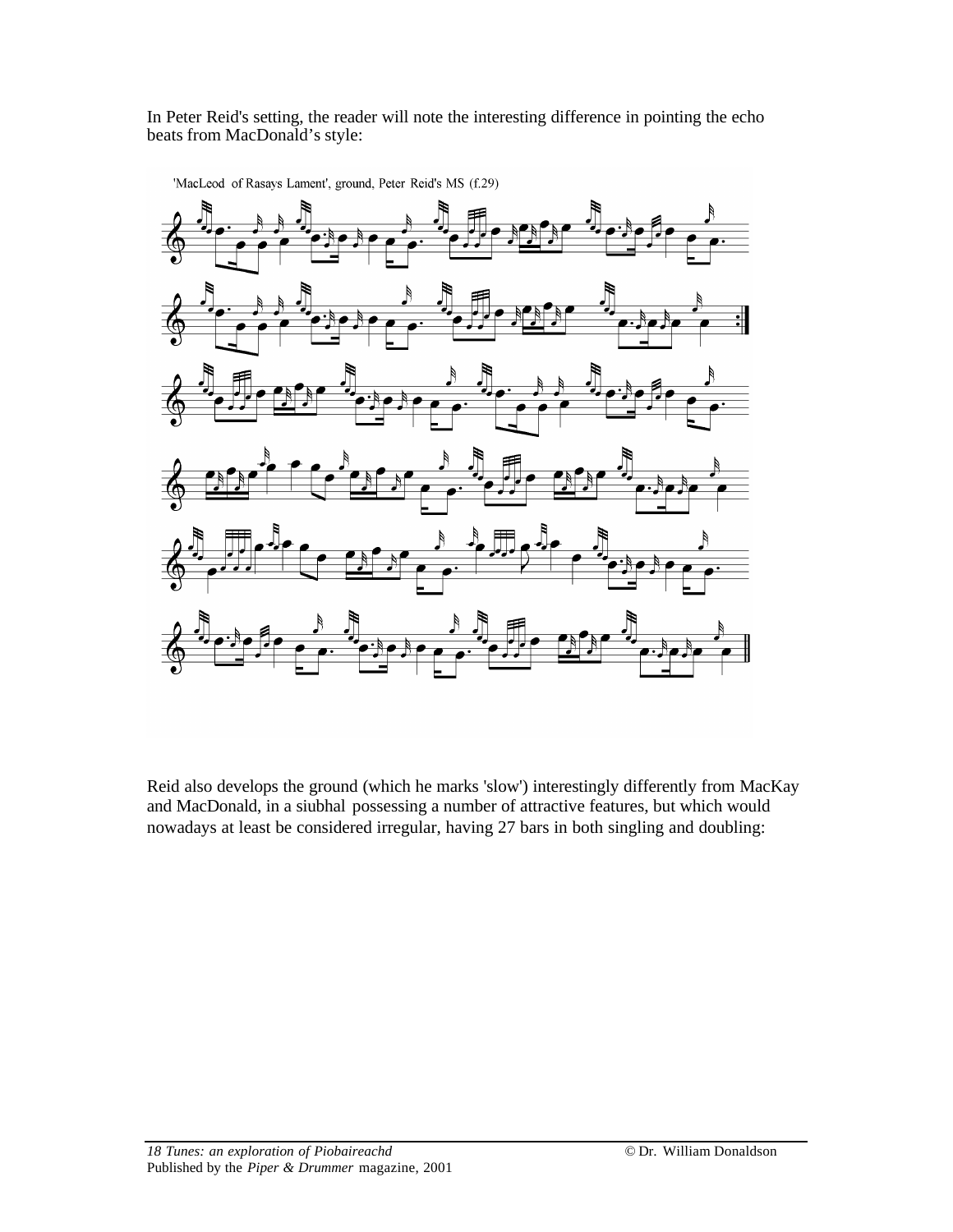

Reid's score stops at the end of the siubhal with the words 'Here follow the Taorluidh  $\&$ Cruinluidh &c.'

Amongst the pre-Great War published settings, General C. S. Thomason prints both MacDonald's and MacKay's versions, following the third edition of *Ancient Piobaireachd* by directing that line 1 be repeated in the ground and each of the subsequent variations (*Ceol Mor*, pp.61-2). William Stewart's score in the Piobaireachd Society *Collection*, first series, (i, 4-7), follows MacKay in the ground, but includes Donald MacDonald's siubhal, reverting to MacKay in the taorluath and crunluath variations, but dropping MacKay's taorluath trebling as 'superfluous'. He has no crunluath a mach. Stewart's folkloristic notes to the tune are typical of his rather florid style:

'Cumha Iain Ghairbh MhicGilleChalum Rarsai. (Lament for John Garve MacLeod of Rasay.) This pathetic Lament was composed by Patrick Mor MacCrimmon, and mourns the death of Great John MacLeod, seventeenth Chief of Siol Thorquil, and sixth of Rasay. He was drowned off the North Coast of the Isle of Skye, his galley and all on board being lost near the spot where, a century before, another of his family, Torquil Òg, was drowned with 200 of his Lewismen.

 John Garbh was noted as the most powerful and handsome man of his time, and, as MacKenzie, the Highland historian, says, "the gallantry of his personal exploits was a household word among his contemporaries." Tales of his deeds and strength are still related. Near the castle of Duntulm, at which ancient stronghold of the MacDonalds he was a frequent guest, his "clach-ulltaich", or "lift," estimated to weigh a ton, is still pointed out. Once lifted, it remained as a monument to the lifter and a challenge to all comers. John Garve's monument has stood for 250 years, and is likely to remain as a challenge till the

end of time.